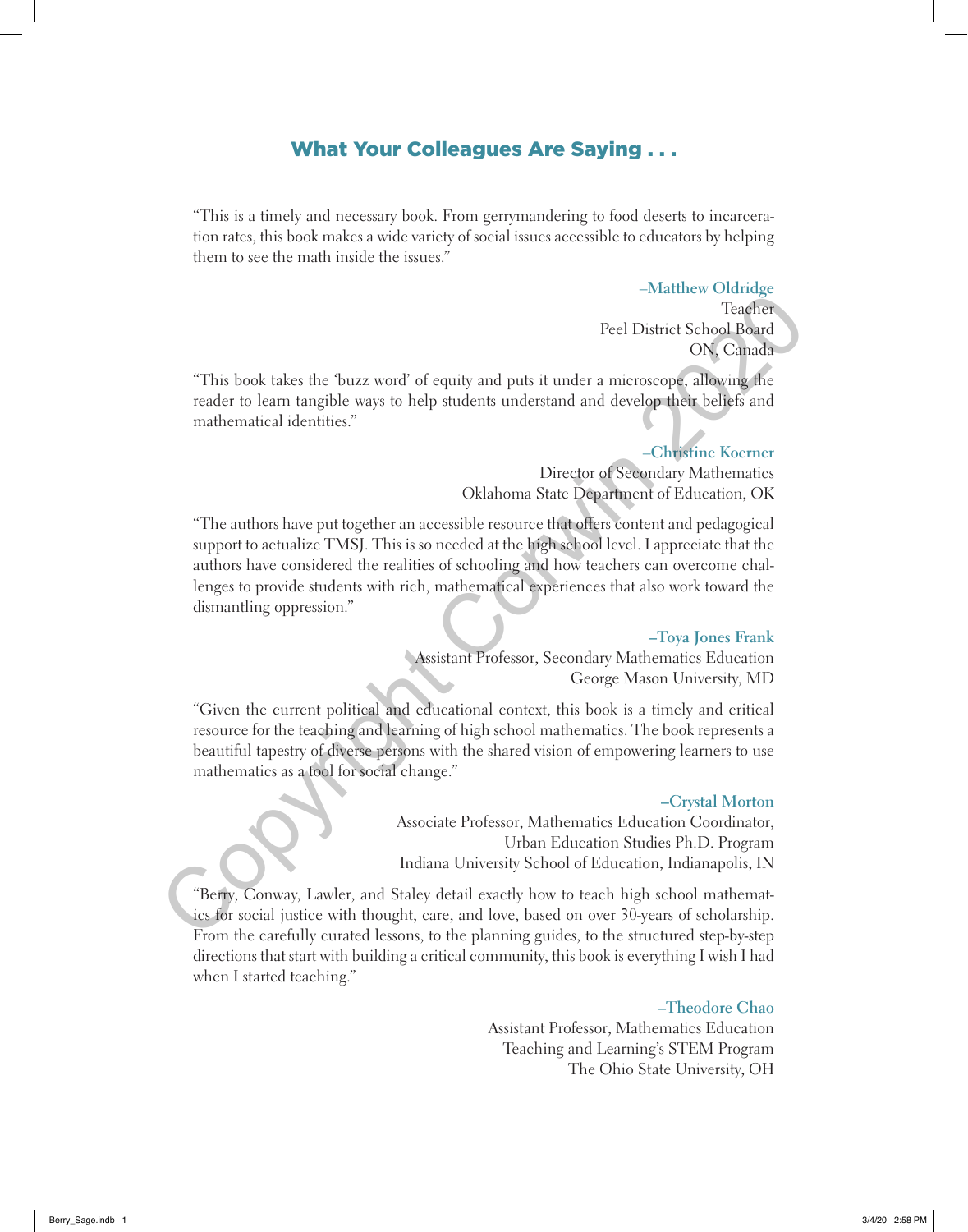"The authors have created a resource that will guide both teachers and teacher educators in tackling the fundamental construct of teaching mathematics for social justice. The comprehensive theoretical framework developed in the book is buttressed by an inspiring collection of lesson plans contributed by experienced teachers of mathematics for social justice. The praxis-orientation of the book encourages us all to think of concrete ways we can support our students as they read and write the world with mathematics."

#### **–Gizem Karaali**

Professor of Mathematics Department of Mathematics Pomona College, CA

"*High School Mathematics Lessons to Explore, Understand, and Respond to Social Injustice* provides teachers and leaders resources to build true context for essential concepts in high school mathematics. The teacher-written tasks are outstanding; the practices recommended by research are easy to understand and both provide real context to the mathematics while highlighting awareness and actions that give students and teachers opportunities to carefully examine the world around them.

By connecting students and teachers with cultural and community histories, current realities, and real problems to be solved using mathematics as a lens and, social justice a means to action and understanding, the world can only become a better place. This is a must read for every mathematics professional and anyone who wants to know why mathematics understanding is important to our society."

## **–Jennifer L. Curtis**

President, Emerald Education, Durham, NC Former State Director of K-12 Mathematics, Section Chief, NC Department of Public Instruction, Raleigh, NC

"Berry, Conway, Lawler, and Staley are to be commended for editing such a powerful and courageous book. While the idea of teaching mathematics for social justice may offend some, it is a necessary step to take in order to make rigorous mathematics accessible to a wider number of students who have been traditionally unsuccessful. This book will be a valuable resource for classroom teachers, coaches and other support providers, mathematics specialists, administrators, and other equity minded individuals who have an impact on the education of children." Profesor of Mathematics Lessons to Explore, Understand, and Respond to Scriptical increases to the condition of California, i.e., the technology of the condition of California, i.e., the technology of the condition of the

#### **–Kyndall Brown**

Executive Director California Mathematics Project University of California, Los Angeles

"This essential text invites educators to explore the why, the what, and the how of high school mathematics education can empower students to solve the real-world challenges they face. TMSJ is more than a rich collection of classroom-tested activities curated to address critical secondary mathematics content in an engaging and rigorous manner. It is a comprehensive, relevant, and practical framework for enacting a vision of mathematics teaching that produces powerful, vibrant, and relevant learning for all."

> **–Luis Lima** Former Executive Director

Maryland Council of Teachers of Mathematics